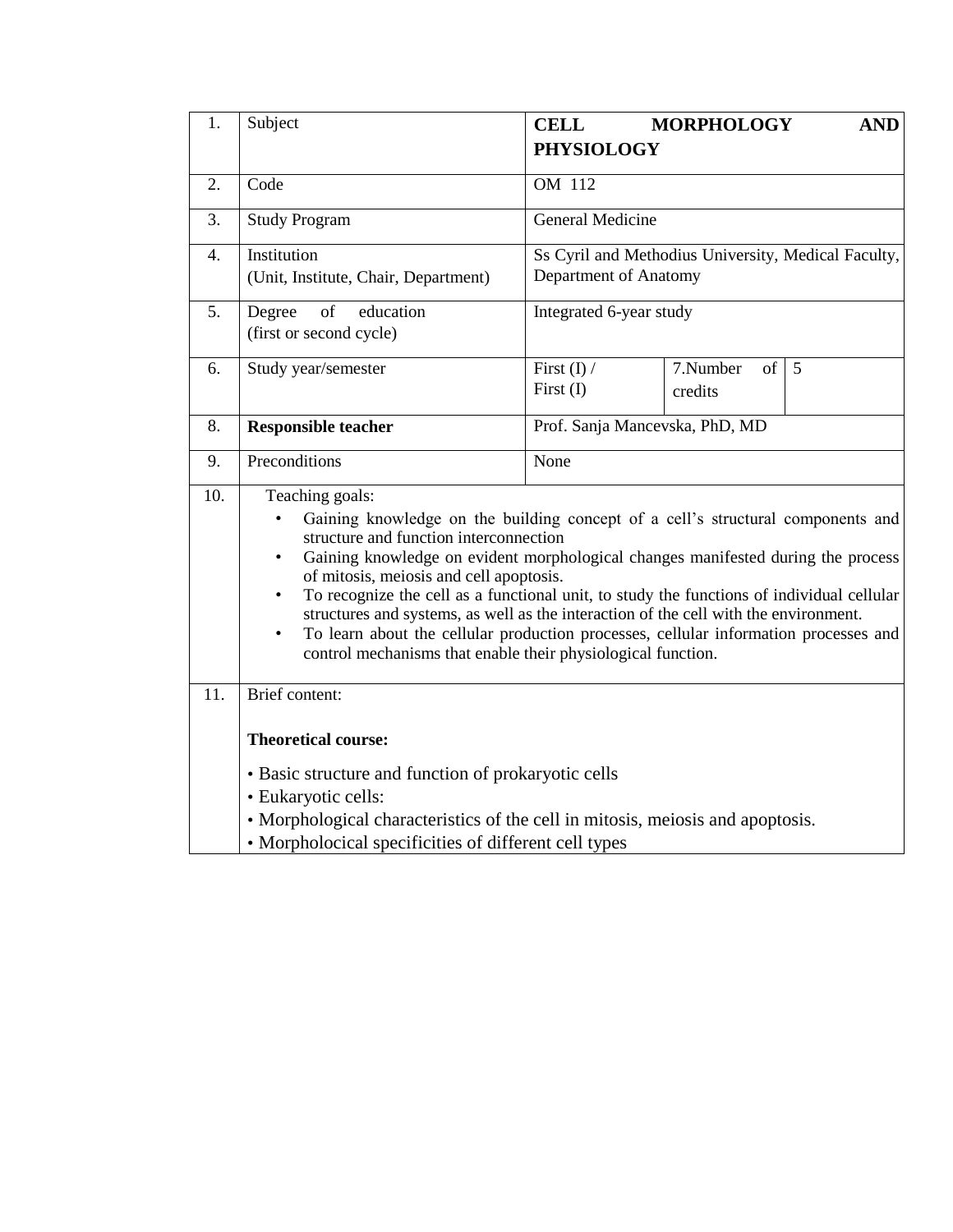|     | Function of the cell, the cell's environment and its behavior (motility and<br>$\bullet$ |                                                                                      |                   |                                            |                                                                              |  |  |  |  |  |
|-----|------------------------------------------------------------------------------------------|--------------------------------------------------------------------------------------|-------------------|--------------------------------------------|------------------------------------------------------------------------------|--|--|--|--|--|
|     | communication with the environment and with other cells).                                |                                                                                      |                   |                                            |                                                                              |  |  |  |  |  |
|     | Function of cellular physiological systems.<br>$\bullet$                                 |                                                                                      |                   |                                            |                                                                              |  |  |  |  |  |
|     | ٠                                                                                        | Functions of the nucleus and cell organelles.                                        |                   |                                            |                                                                              |  |  |  |  |  |
|     |                                                                                          | Cell information processes and their regulation.                                     |                   |                                            |                                                                              |  |  |  |  |  |
|     |                                                                                          | Cell replication and development.                                                    |                   |                                            |                                                                              |  |  |  |  |  |
|     | ٠                                                                                        | Specialized cell systems.                                                            |                   |                                            |                                                                              |  |  |  |  |  |
|     |                                                                                          |                                                                                      |                   |                                            |                                                                              |  |  |  |  |  |
|     | <b>Practical lessons:</b><br>Basic structure and function of prokaryotic cells           |                                                                                      |                   |                                            |                                                                              |  |  |  |  |  |
|     | ٠<br>Eukaryotic cells: Plasmaleme, glycocalix, organellae and nucleus<br>٠               |                                                                                      |                   |                                            | morphology;                                                                  |  |  |  |  |  |
|     |                                                                                          |                                                                                      |                   |                                            |                                                                              |  |  |  |  |  |
|     | ٠                                                                                        |                                                                                      |                   |                                            | Morphological characteristics of the cell in mitosis, meiosis and apoptosis. |  |  |  |  |  |
|     | Morpholocical specificities of different cell types<br>Transport through cell membrane   |                                                                                      |                   |                                            |                                                                              |  |  |  |  |  |
|     | Functions of the nucleus and cell organelles.                                            |                                                                                      |                   |                                            |                                                                              |  |  |  |  |  |
|     | Intercellular communication                                                              |                                                                                      |                   |                                            |                                                                              |  |  |  |  |  |
|     | ٠                                                                                        | Specialized tissues (muscle and nerve cell)                                          |                   |                                            |                                                                              |  |  |  |  |  |
|     |                                                                                          |                                                                                      |                   |                                            |                                                                              |  |  |  |  |  |
|     |                                                                                          |                                                                                      |                   |                                            |                                                                              |  |  |  |  |  |
| 12. | <b>Methods of studying:</b>                                                              |                                                                                      |                   |                                            |                                                                              |  |  |  |  |  |
|     | Interactive teaching during lectures and practical trainings, independent study by       |                                                                                      |                   |                                            |                                                                              |  |  |  |  |  |
|     |                                                                                          | using textbooks, practical exercises on experimetal animal models and virtual models |                   |                                            |                                                                              |  |  |  |  |  |
|     | with computer-assisted learning.                                                         |                                                                                      |                   |                                            |                                                                              |  |  |  |  |  |
| 13. | Total available time:                                                                    |                                                                                      |                   | 150 classes                                |                                                                              |  |  |  |  |  |
| 14. | Organization of the course                                                               |                                                                                      |                   | 60 classes - theoretical course, practical |                                                                              |  |  |  |  |  |
|     |                                                                                          |                                                                                      |                   | course, seminars                           |                                                                              |  |  |  |  |  |
|     |                                                                                          |                                                                                      |                   | 90 classes - home individual learning      |                                                                              |  |  |  |  |  |
| 15. | Forms of teaching<br>activities                                                          | 15.1.                                                                                |                   | Theoretical course                         | 34 classes                                                                   |  |  |  |  |  |
|     |                                                                                          | 15.2.                                                                                | Practical course, |                                            | 26 classes                                                                   |  |  |  |  |  |
|     |                                                                                          |                                                                                      | Seminars          |                                            |                                                                              |  |  |  |  |  |
| 16. | Other forms of activities                                                                | 16.1.                                                                                | Practice          |                                            |                                                                              |  |  |  |  |  |
|     |                                                                                          | 16.2.                                                                                | Individual tasks  |                                            |                                                                              |  |  |  |  |  |
|     |                                                                                          |                                                                                      |                   |                                            |                                                                              |  |  |  |  |  |
|     |                                                                                          | 16.3.                                                                                |                   | Individual (home) learning                 | 90 classes                                                                   |  |  |  |  |  |
| 17. | Method of assessment                                                                     |                                                                                      |                   |                                            |                                                                              |  |  |  |  |  |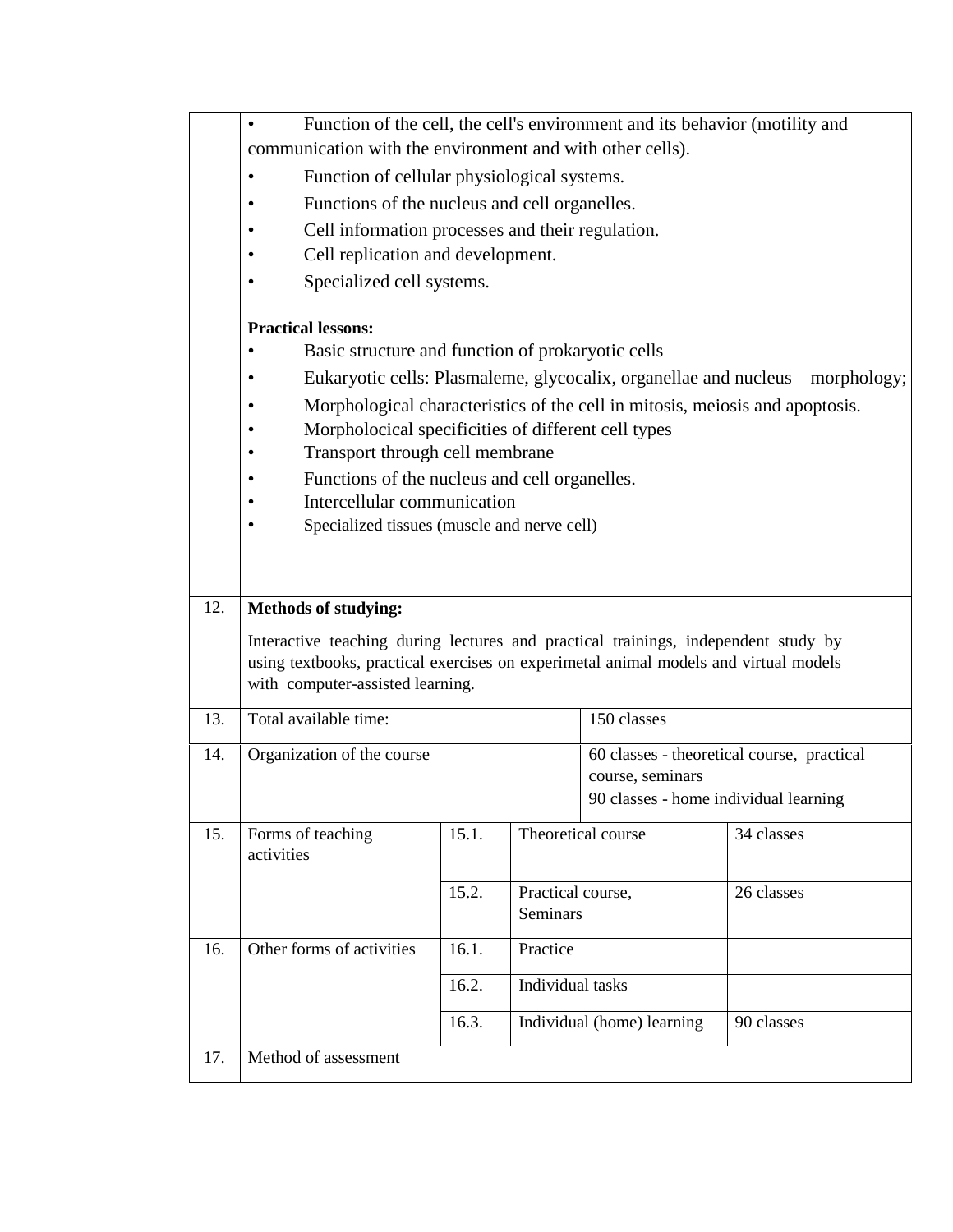| 17.1 | <b>Tests</b> | $min - max$                                                                                                                                                               |
|------|--------------|---------------------------------------------------------------------------------------------------------------------------------------------------------------------------|
|      |              | Continual assessment - 1 (written)                                                                                                                                        |
|      |              | • Structure of eukaryotic cells; 23-38 points<br>structural characteristics during mitosis, meiosis<br>and apoptosis; structural specificities of<br>different cell types |
|      |              | Final exam: final test (written) Physiology                                                                                                                               |
|      |              | Transport through cell membrane,                                                                                                                                          |
|      |              | physiology of cell organelles,                                                                                                                                            |
|      |              | physiology of nucleus, cell information systems,                                                                                                                          |

| 25 - 43 points<br>The grade in the final exam is given according to the<br>grading table, and on the basis of the sum of points obtained in<br>all of the activities.<br>17.2<br>Seminar<br>paper/project<br>(oral/written<br>presentation)<br>17.3<br>Active<br>participation<br>Theoretical course<br>Practical course<br>$4 - 7$<br>Completed textbook<br>18.<br>Grading criteria<br>up to 59 points<br>(points / grade)<br>from 60 to 68 points<br>from 69 to 76 points |  |  |  | specialized cell systems |                |  |  |  |  |
|-----------------------------------------------------------------------------------------------------------------------------------------------------------------------------------------------------------------------------------------------------------------------------------------------------------------------------------------------------------------------------------------------------------------------------------------------------------------------------|--|--|--|--------------------------|----------------|--|--|--|--|
|                                                                                                                                                                                                                                                                                                                                                                                                                                                                             |  |  |  |                          |                |  |  |  |  |
|                                                                                                                                                                                                                                                                                                                                                                                                                                                                             |  |  |  |                          |                |  |  |  |  |
|                                                                                                                                                                                                                                                                                                                                                                                                                                                                             |  |  |  |                          | $min - max$    |  |  |  |  |
|                                                                                                                                                                                                                                                                                                                                                                                                                                                                             |  |  |  |                          |                |  |  |  |  |
|                                                                                                                                                                                                                                                                                                                                                                                                                                                                             |  |  |  |                          |                |  |  |  |  |
|                                                                                                                                                                                                                                                                                                                                                                                                                                                                             |  |  |  |                          |                |  |  |  |  |
|                                                                                                                                                                                                                                                                                                                                                                                                                                                                             |  |  |  |                          | $min - max$    |  |  |  |  |
|                                                                                                                                                                                                                                                                                                                                                                                                                                                                             |  |  |  |                          | $1 - 3$        |  |  |  |  |
|                                                                                                                                                                                                                                                                                                                                                                                                                                                                             |  |  |  |                          |                |  |  |  |  |
|                                                                                                                                                                                                                                                                                                                                                                                                                                                                             |  |  |  |                          | mandatory      |  |  |  |  |
|                                                                                                                                                                                                                                                                                                                                                                                                                                                                             |  |  |  |                          | $5$ (five) $F$ |  |  |  |  |
|                                                                                                                                                                                                                                                                                                                                                                                                                                                                             |  |  |  |                          | $6$ (six) E    |  |  |  |  |
|                                                                                                                                                                                                                                                                                                                                                                                                                                                                             |  |  |  |                          | $7$ (seven) D  |  |  |  |  |
|                                                                                                                                                                                                                                                                                                                                                                                                                                                                             |  |  |  | from 77 to 84 points     | $8$ (eight) C  |  |  |  |  |
| from 85 to 92 points                                                                                                                                                                                                                                                                                                                                                                                                                                                        |  |  |  |                          | $9$ (nine) B   |  |  |  |  |